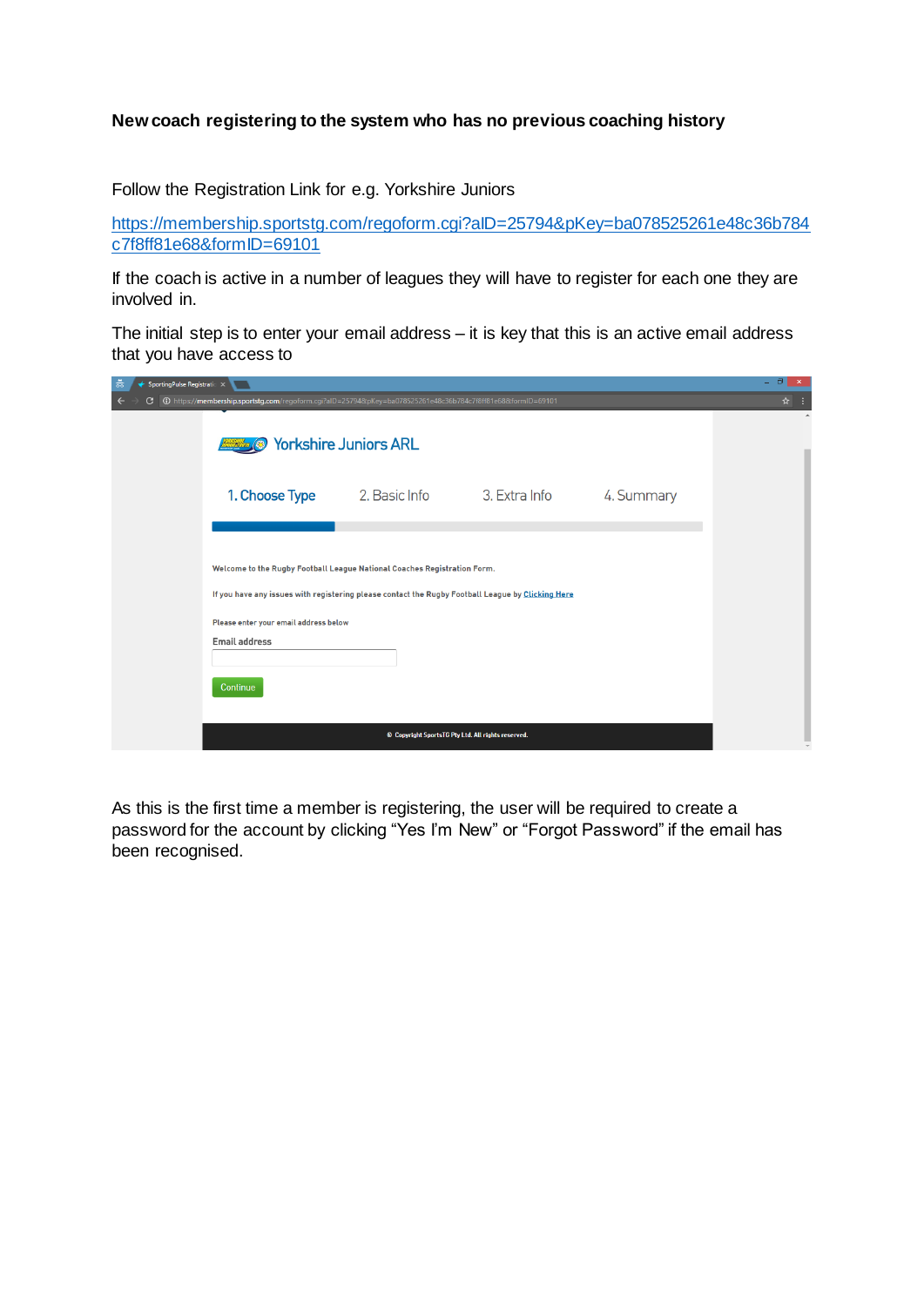

An email is sent to the email account used asking them to follow the link to create a password (**Note**: this step must be completed within 2 hours of the link being sent)

| 츪<br>SportingPulse Registratio $\times$ 02 Mail - twhite91@live.cor $\times$ \$p set<br>C | ● SPORTS TECHNOLOGY GROUP PTY LTD [AU]   https://membership.sportstg.com/dashboard/reset.cgi?r=3&t=57258ca66564af6f72a3dcf0afb1f974e98a5d07a6345f5c183938fe306cf8df702d6f0 ☆ | п        |
|-------------------------------------------------------------------------------------------|------------------------------------------------------------------------------------------------------------------------------------------------------------------------------|----------|
| <b>PLAYNRL</b>                                                                            | <b>Member Profile</b>                                                                                                                                                        |          |
|                                                                                           | Enter a password                                                                                                                                                             |          |
|                                                                                           | <b>Enter password</b>                                                                                                                                                        |          |
|                                                                                           | Password is case sensitive and must be at least 6 characters long,<br>contain at least one upper case and one lower case character and<br>have at least 1 number.            |          |
|                                                                                           | Re-enter password                                                                                                                                                            |          |
|                                                                                           | Save password                                                                                                                                                                |          |
|                                                                                           |                                                                                                                                                                              |          |
|                                                                                           |                                                                                                                                                                              |          |
| © Copyright SportsTG Pty Ltd. All rights reserved.                                        |                                                                                                                                                                              | SportsTG |

Simply set up a password and confirm it and click 'Save Password'

HOP CONTRIC

Once this is done you can click on the link to continue which will bring you to the screen below where it asks you to select the club you are registering for.

△ **夏** ■ *系*  $4 \times$  ■ 16:19<br>19/04/2017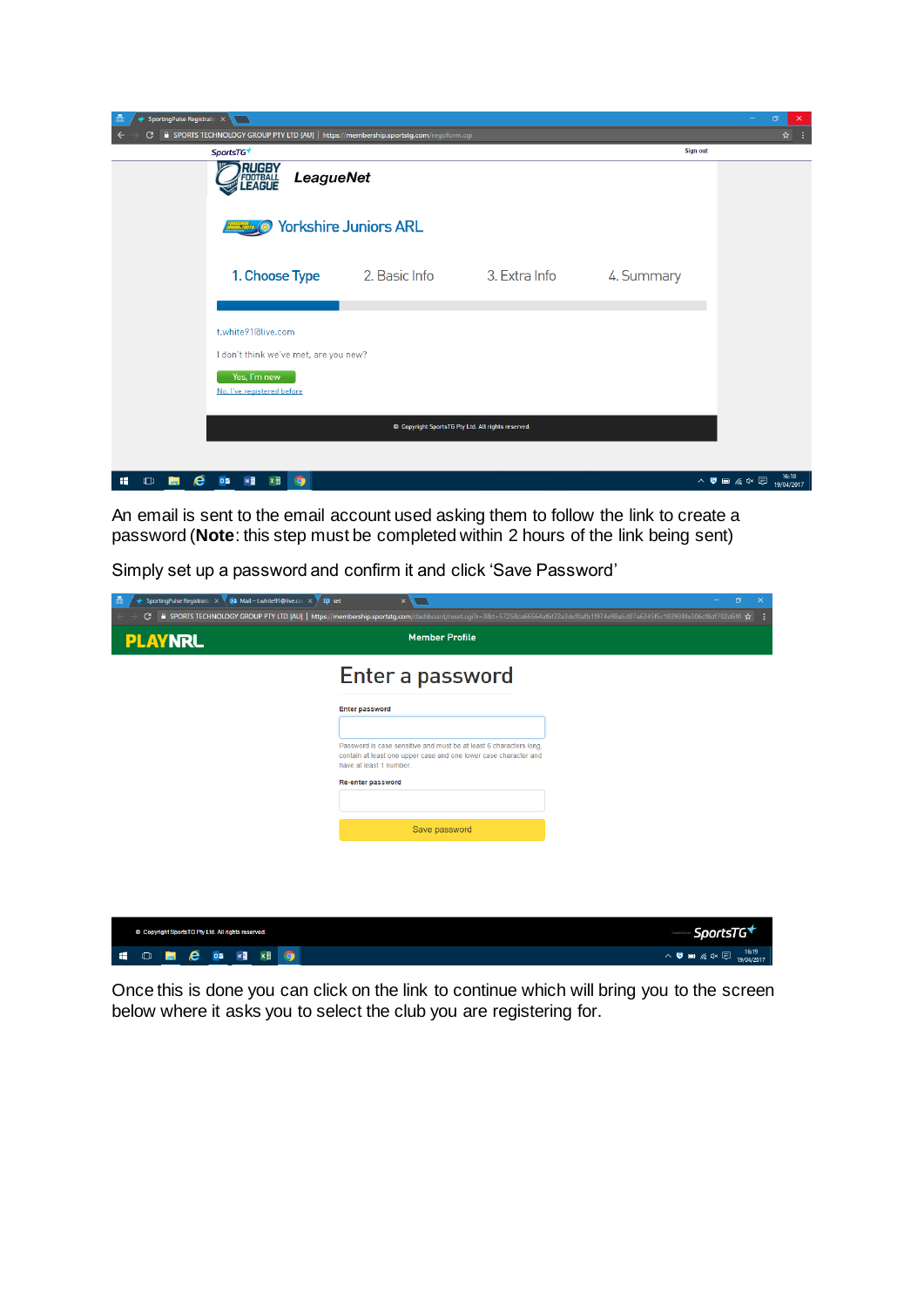| 츪<br>SportingPulse Registratio $\times$ V | $\overline{\text{0}}$ Mail - twhite91@live.com $\times$                                                                                                                                                                                                                                                        | ← SportingPulse Registratio × |               |                 | ο                                                                           |  |
|-------------------------------------------|----------------------------------------------------------------------------------------------------------------------------------------------------------------------------------------------------------------------------------------------------------------------------------------------------------------|-------------------------------|---------------|-----------------|-----------------------------------------------------------------------------|--|
|                                           | A SPORTS TECHNOLOGY GROUP PTY LTD [AU]   https://membership.sportstg.com/regoform.cgi?a=;alD=25794;cbOptin_217=-1;cbOptin_219=-1;cbOptin_229=-1;complD=;flD=69101;formlD=6 ☆                                                                                                                                   |                               |               |                 |                                                                             |  |
|                                           | SportsTG <sup>+</sup>                                                                                                                                                                                                                                                                                          |                               |               | <b>Sign out</b> |                                                                             |  |
|                                           | RUGBY<br><b>LeagueNet</b><br>FOOTBALL<br><b>EAGUE</b>                                                                                                                                                                                                                                                          |                               |               |                 |                                                                             |  |
|                                           |                                                                                                                                                                                                                                                                                                                | <b>Yorkshire Juniors ARL</b>  |               |                 |                                                                             |  |
|                                           | 1. Choose Type                                                                                                                                                                                                                                                                                                 | 2. Basic Info                 | 3. Extra Info | 4. Summary      |                                                                             |  |
|                                           | Welcome to the Rugby Football League National Coaches Registration Form.<br>If you have any issues with registering please contact the Rugby Football League by Clicking Here<br>If the person you are registering has never been registered select the club you wish to join below.<br><b>Wibsey Warriors</b> |                               |               |                 |                                                                             |  |
|                                           | $\bullet$                                                                                                                                                                                                                                                                                                      |                               |               |                 | 16:20<br>$\wedge$ $\bullet$ $\bullet$ $\alpha$ $\circ$ $\Box$<br>19/04/2017 |  |

The next screen will ask for some basic information (Legal First Name/ Family Name/ Date of Birth/ Gender). This will help the system try to establish if this new record is a potential duplicate

| 츪 | SportingPulse Registratio $\times$ 02 Mail - twhite91@live.cor $\times$ $\blacktriangledown$ $\blacklozenge$ SportingPulse Registratio $\times$ |                                                                                                                                                                                                                    |               |            | ο                                                                              |
|---|-------------------------------------------------------------------------------------------------------------------------------------------------|--------------------------------------------------------------------------------------------------------------------------------------------------------------------------------------------------------------------|---------------|------------|--------------------------------------------------------------------------------|
| G |                                                                                                                                                 | SPORTS TECHNOLOGY GROUP PTY LTD [AU]   https://membership.sportstg.com/regoform.cgi                                                                                                                                |               |            | ☆                                                                              |
|   |                                                                                                                                                 | <b>Wibsey Warriors</b>                                                                                                                                                                                             |               |            |                                                                                |
|   | <b>⊘</b> Choose Type                                                                                                                            | 2. Basic Info                                                                                                                                                                                                      | 3. Extra Info | 4. Summary |                                                                                |
|   |                                                                                                                                                 | IMPORTANT: When entering the participants Name and Date of Birth, EVERY letter you enter must match the<br>Identification documents provided ie. Birth Certificate, Current and valid Passport or Drivers License. |               |            |                                                                                |
|   |                                                                                                                                                 | You will be required to select a Gender on this screen, however if you feel that your gender is not represented as an<br>option, please contact the Rugby Football League directly                                 |               |            |                                                                                |
|   | Legal first name:                                                                                                                               |                                                                                                                                                                                                                    | $\ast$        |            |                                                                                |
|   | Family name:                                                                                                                                    |                                                                                                                                                                                                                    | $\ast$        |            |                                                                                |
|   | Date of Birth:                                                                                                                                  | ۰<br>DAY                                                                                                                                                                                                           |               |            |                                                                                |
|   | Gender:                                                                                                                                         | ۰l                                                                                                                                                                                                                 |               |            |                                                                                |
|   | Registering As:                                                                                                                                 | Coach                                                                                                                                                                                                              |               |            |                                                                                |
|   | οM<br>$\bullet$<br>w≣                                                                                                                           |                                                                                                                                                                                                                    |               |            | 16:20<br>$\wedge$ $\blacksquare$ $\blacksquare$ $\ll$ $\lozenge$<br>19/04/2017 |

As the user has never registered before it will allow you to continue with the registration filling in all the basic fields. Any fields with the red star at the side are mandatory and must be completed.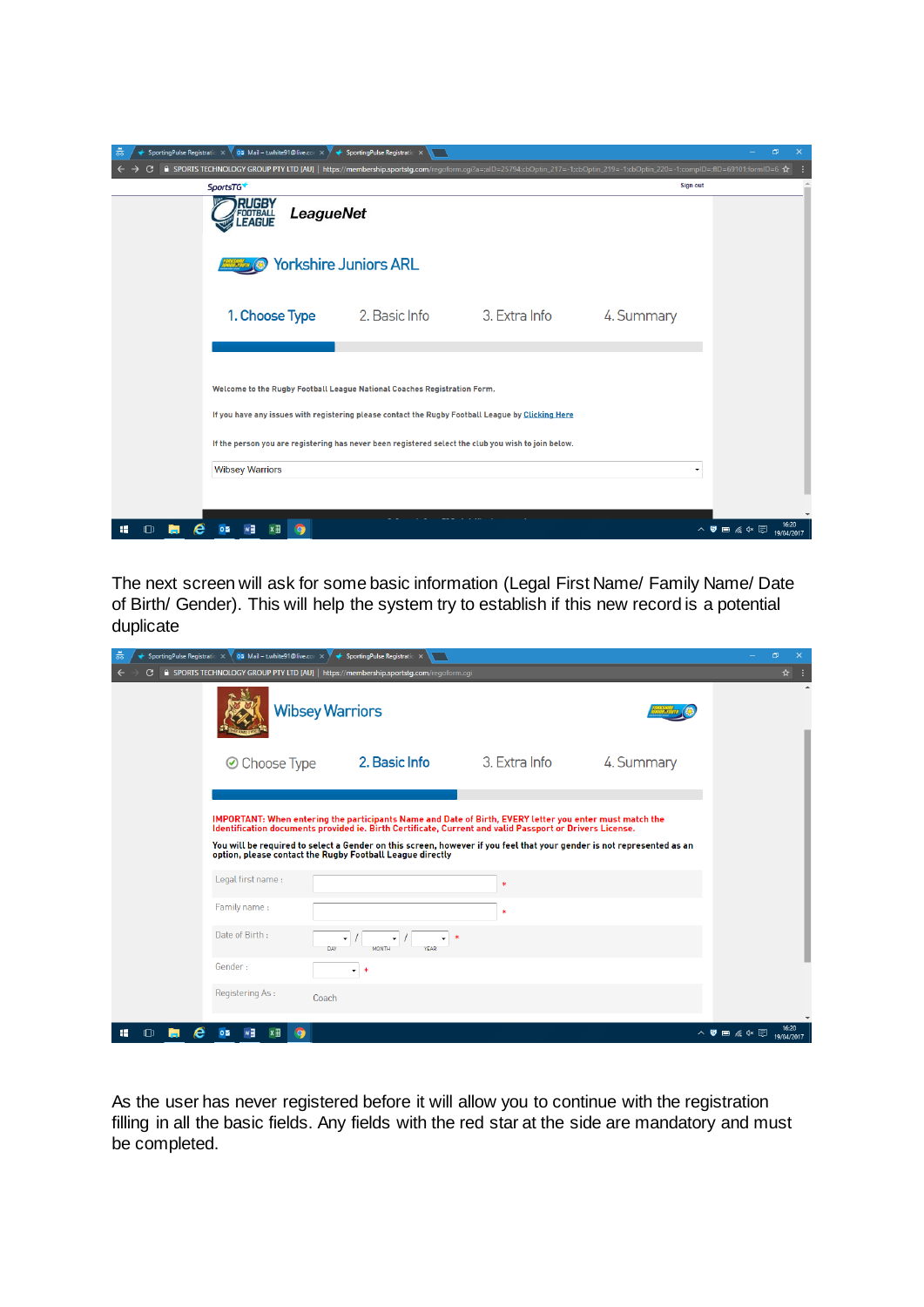| $\frac{1}{60}$        |                                                            | SportingPulse Registratic $\times$ 02 Mail – twhite91@live.cor $\times$ $\overline{\smash{\big)}\,}$ SportingPulse Registratic $\times$ | $\Box$<br>$\times$<br>-                                                          |
|-----------------------|------------------------------------------------------------|-----------------------------------------------------------------------------------------------------------------------------------------|----------------------------------------------------------------------------------|
| G                     |                                                            | F SPORTS TECHNOLOGY GROUP PTY LTD [AU]   https://membership.sportstg.com/regoform.cgi                                                   | ☆ :                                                                              |
|                       | NATIONAL COACHES REGISTRATION FORM<br><b>RFLID</b>         |                                                                                                                                         |                                                                                  |
|                       | <b>Coach Personal Details</b>                              |                                                                                                                                         |                                                                                  |
|                       | Legal Firstname                                            | Tim                                                                                                                                     |                                                                                  |
|                       | Middle name                                                |                                                                                                                                         |                                                                                  |
|                       | Surname                                                    | White                                                                                                                                   |                                                                                  |
|                       | Preferred name                                             |                                                                                                                                         |                                                                                  |
|                       | Date of Birth                                              | 18/02/1991                                                                                                                              |                                                                                  |
|                       | Gender                                                     | Male                                                                                                                                    |                                                                                  |
|                       | Country of Birth                                           | <b>Select Country</b><br>٠                                                                                                              |                                                                                  |
|                       | <b>Cultural Heritage</b>                                   | $\circ$<br>۰                                                                                                                            |                                                                                  |
|                       | Specify ethnic group or<br>background (if<br>applicable)   |                                                                                                                                         |                                                                                  |
|                       | <b>Contact Details</b>                                     |                                                                                                                                         |                                                                                  |
|                       | Address                                                    | Enter full address                                                                                                                      |                                                                                  |
|                       | Address Line 1                                             | $\circ$                                                                                                                                 |                                                                                  |
| e<br>÷<br>$\Box$<br>ы | w<br>$x \overline{y}$<br>$\circ$ $\overline{\bullet}$<br>Q |                                                                                                                                         | 16:21<br>$\wedge$ $\blacksquare$ $\blacksquare$ $\ll$ $\heartsuit$<br>19/04/2017 |

| 츪<br>SportingPulse Registratio $\times$ 02 Mail – t.white91@live.cor $\times$ $\blacktriangledown$ $\blacklozenge$ SportingPulse Registratio $\times$ |                                                                                              |           | $\Box$<br>$\boldsymbol{\times}$<br>$\overline{\phantom{0}}$                      |
|-------------------------------------------------------------------------------------------------------------------------------------------------------|----------------------------------------------------------------------------------------------|-----------|----------------------------------------------------------------------------------|
| G                                                                                                                                                     | <b>a</b> SPORTS TECHNOLOGY GROUP PTY LTD [AU]   https://membership.sportstg.com/regoform.cgi |           | ☆ :                                                                              |
| <b>Contact Detaits</b>                                                                                                                                |                                                                                              |           | $\Delta$                                                                         |
| Address                                                                                                                                               | Enter full address                                                                           |           |                                                                                  |
| Address Line 1                                                                                                                                        |                                                                                              | $\bullet$ |                                                                                  |
| Address Line 2                                                                                                                                        |                                                                                              |           |                                                                                  |
| Town/City                                                                                                                                             |                                                                                              |           |                                                                                  |
| Postcode                                                                                                                                              | ۰                                                                                            |           |                                                                                  |
| <b>Telephone Number</b><br>[Mobile]                                                                                                                   | $\circ$                                                                                      |           |                                                                                  |
| <b>Email Address</b>                                                                                                                                  |                                                                                              |           |                                                                                  |
| Email                                                                                                                                                 | noemail@rfl.com                                                                              | ۰         |                                                                                  |
| <b>Coaching Questions</b>                                                                                                                             |                                                                                              |           |                                                                                  |
| What age group are you<br>predominantly working<br>with this year?                                                                                    |                                                                                              |           |                                                                                  |
| What areas of ongoing<br>training and<br>development would you<br>engage with in the<br>coming year?                                                  | ۰                                                                                            |           |                                                                                  |
| w<br>$x \exists$<br>e<br>Q<br>$0\overline{2}$<br>÷<br>$\Box$                                                                                          |                                                                                              |           | 16:22<br>$\wedge$ $\blacksquare$ $\blacksquare$ $\ll$ $\heartsuit$<br>19/04/2017 |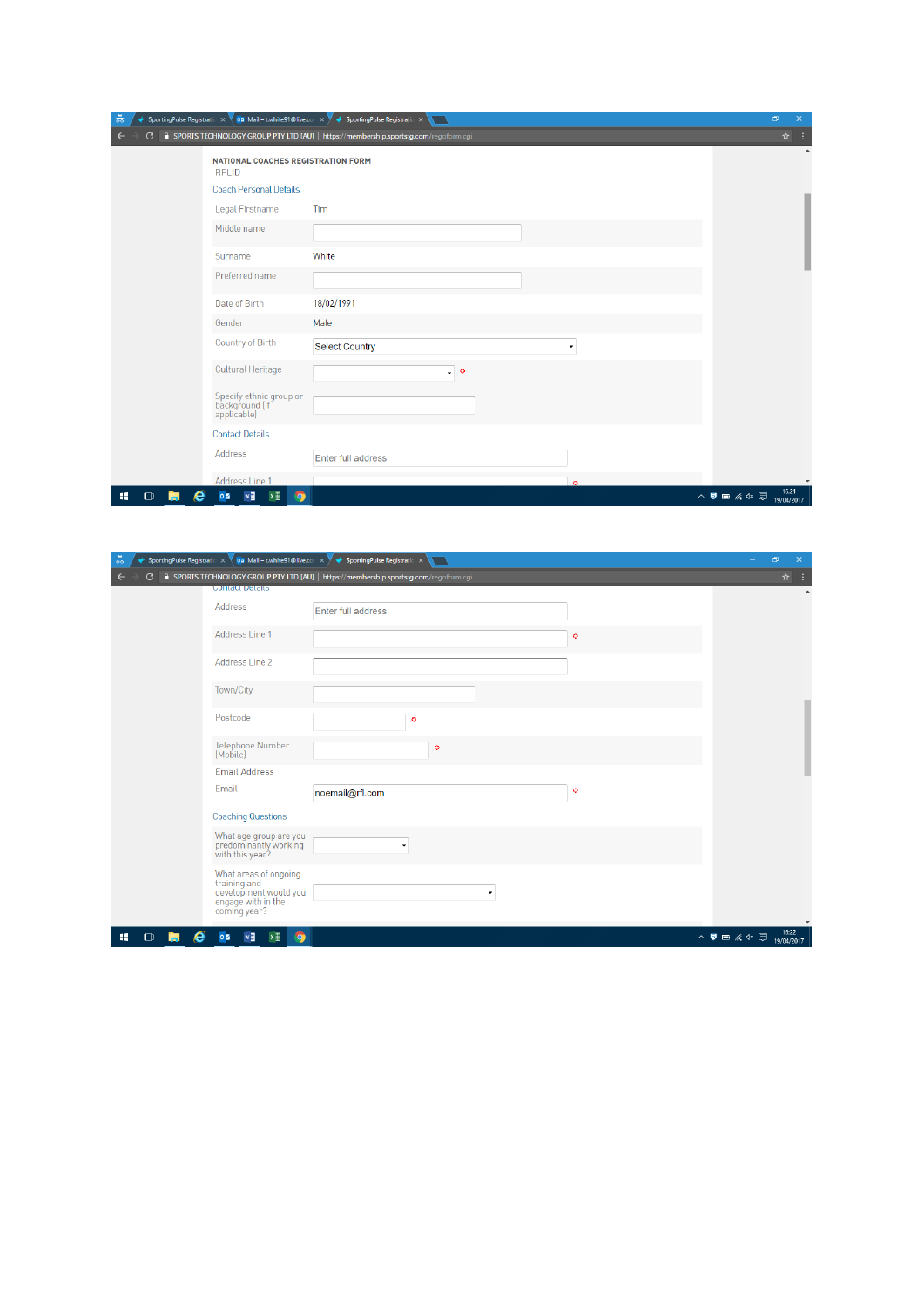| 츪<br>SportingPulse Registratio $\times$ 05 Mail - t.white91@live.cor $\times$ $\overline{\phantom{a}}$ SportingPulse Registratio $\times$                                                                                                                                    | σ                                            |
|------------------------------------------------------------------------------------------------------------------------------------------------------------------------------------------------------------------------------------------------------------------------------|----------------------------------------------|
| SPORTS TECHNOLOGY GROUP PTY LTD [AU]   https://membership.sportstq.com/regoform.cqi<br>C                                                                                                                                                                                     | ☆                                            |
| Which of the following<br>delivery methods would<br>you use/attend?                                                                                                                                                                                                          |                                              |
| How much time are you<br>willing to give each year<br>towards continuous<br>professional<br>development?                                                                                                                                                                     |                                              |
| Marketing                                                                                                                                                                                                                                                                    |                                              |
| How did you become<br><b>Champion Schools</b><br>٠<br>involved in the game?                                                                                                                                                                                                  |                                              |
| Professional Club<br>Supported?                                                                                                                                                                                                                                              |                                              |
| <b>International Side</b><br>Supported?                                                                                                                                                                                                                                      |                                              |
| Code of Conduct                                                                                                                                                                                                                                                              |                                              |
| Code of Conduct<br>$\qquad \qquad \Box$                                                                                                                                                                                                                                      |                                              |
| Photo Upload                                                                                                                                                                                                                                                                 |                                              |
| Photo<br><b>Upload Photo</b>                                                                                                                                                                                                                                                 |                                              |
| The RFL, BARLA, Combined Services Rugby League, Scotland RL and BUCS will use your personal data (including<br>sensitive personal data) to administer Rugby League matches, tournaments etc and send you by post or e-<br>mail/SMS, informational related to those purposes. |                                              |
| $x \exists$<br>w∃<br>æ<br>Q                                                                                                                                                                                                                                                  | 110340<br>16:22<br>△ ● ■ 系 → 国<br>19/04/2017 |

The system will allow the user to upload photo so that this is attached to member record and will make it easier for us to produce the pdf coach identification card.

| 츪 | SportingPulse Registratio $\times$ 02 Mail - t.white91@live.cor $\times$<br>SportingPulse Registration                                                                                                                                                                                                                                                                                                                                                                                                                              | n                          |
|---|-------------------------------------------------------------------------------------------------------------------------------------------------------------------------------------------------------------------------------------------------------------------------------------------------------------------------------------------------------------------------------------------------------------------------------------------------------------------------------------------------------------------------------------|----------------------------|
|   | <b>a</b> SPORTS TECHNOLOGY GROUP PTY LTD [AU] https://membership.sportstg.com/regoform.cgi                                                                                                                                                                                                                                                                                                                                                                                                                                          | ☆                          |
|   | Photo<br><b>Upload Photo</b>                                                                                                                                                                                                                                                                                                                                                                                                                                                                                                        |                            |
|   | The RFL, BARLA, Combined Services Rugby League, Scotland RL and BUCS will use your personal data (including<br>sensitive personal data) to administer Rugby League matches, tournaments etc and send you by post or e-<br>mail/SMS, informational related to those purposes.                                                                                                                                                                                                                                                        |                            |
|   | If you would like to receive information about ours and selected third party goods or services, by post/e-mail/SMS<br>please confirm you have consented to this by ticking this box.                                                                                                                                                                                                                                                                                                                                                |                            |
|   | To help us raise funds for Rugby League: We may pass your contact details to sponsors of the game so that they can<br>send you by post or e-mail/SMS, details of their products and services. To show you have consented to having your<br>details passed to sponsors of the game please tick this box.                                                                                                                                                                                                                             |                            |
|   | ■ To monitor participation and satisfaction within Rugby League, we may use or pass your contact details to Sport<br>England (or their authorised representatives) so that you can be contacted by post, e-mail or telephone. By ticking this<br>box you have given you consent to this.                                                                                                                                                                                                                                            |                            |
|   | If I understand that by registering I have agreed to the Terms and Conditions of participation of                                                                                                                                                                                                                                                                                                                                                                                                                                   |                            |
|   | SportsTG Pty Ltd (STG) powers the platform used by your sporting organisation to process on-line registrations. As such, STG would like you to be familiar<br>with our Privacy Policy, which describes our practices in connection with information collected through all our services, noting that STG does not use<br>information collected by your sporting organisation, other than in providing services to your sporting organisation.<br>Payments made online with American Express will incur an additional 1.2% surcharge. |                            |
|   | Confirm                                                                                                                                                                                                                                                                                                                                                                                                                                                                                                                             |                            |
|   |                                                                                                                                                                                                                                                                                                                                                                                                                                                                                                                                     | ヘ 5 画 ≪ ⊄× 国<br>19/04/2017 |

Click 'Confirm' once all data has been submitted and terms and conditions have been agreed to. Terms and condition include your coaching code of conduct.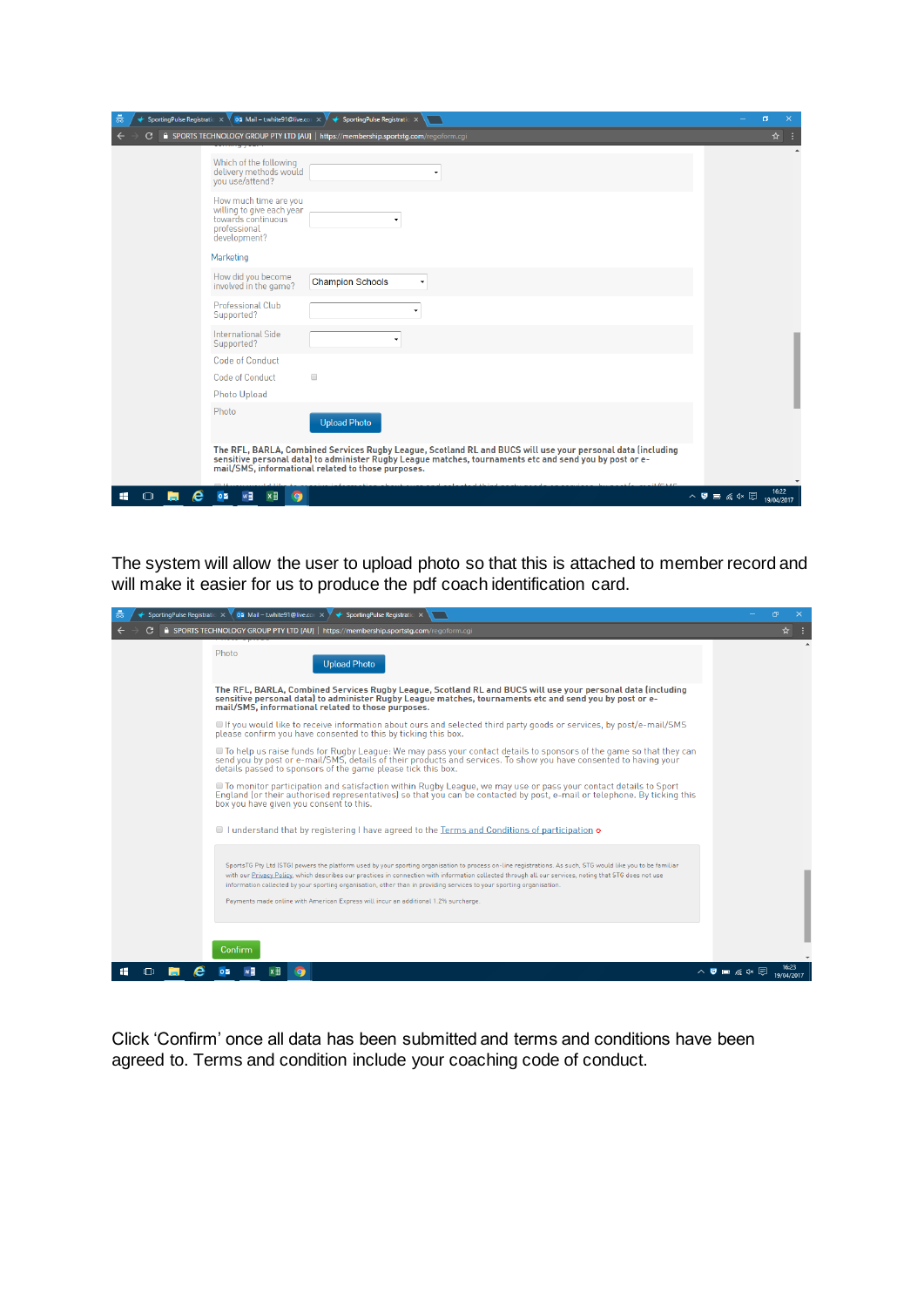

The user will get a message saying that the initial step of becoming a registered coach in the current season is completed. Internally we will then match up your registration with the coaching qualification information we have to produce your coaching license.

## **Returning coach wanting to register for this season**

If a user has previous been a coach linked to a club and their email address is up to date on their member record they will see this screen when they log in

| 츪<br>SportingPulse Registratio X |                                                                                                                                                                                                                           |               |                                                                                                                         |            | - 0 | $\mathbf{x}$ |
|----------------------------------|---------------------------------------------------------------------------------------------------------------------------------------------------------------------------------------------------------------------------|---------------|-------------------------------------------------------------------------------------------------------------------------|------------|-----|--------------|
|                                  | A SPORTS TECHNOLOGY GROUP PTY LTD [AU]   https://membership.sportstq.com/regoform.cgi?alD=25794;cbOptin 217=-1;cbOptin 219=-1;cbOptin 220=-1;complD=;flD=69101;formlD=691⊢☆                                               |               |                                                                                                                         |            |     |              |
|                                  | 1. Choose Type                                                                                                                                                                                                            | 2. Basic Info | 3. Extra Info                                                                                                           | 4. Summary |     |              |
|                                  | Welcome to the Rugby Football League National Coaches Registration Form.<br>If you have any issues with registering please contact the Rugby Football League by Clicking Here                                             |               |                                                                                                                         |            |     |              |
|                                  | If you are a RETURNING PARTICIPANT (Individual<br>returning to the Club which they last participated) please<br>select one of the following people attached to your<br>account.                                           |               | If the person you are registering has never been<br>registered select the club you wish to join below.<br>Select a club |            |     |              |
|                                  | <b>Alexander STEPHENS</b><br><b>RFLID Number: 0003378325</b>                                                                                                                                                              |               |                                                                                                                         |            |     |              |
|                                  | https://membership.sportstq.com/regoform.cqi?alD=25794;cbOptin_217=-1;cbOptin_219=-1;cbOptin_20=-1;compID=;fID=69101;formID=69101;mEntityID=25794;nfEntityTypeID=5;nh=0;oriq_qs=YUoEPT11Nap0JmBLZXp9YnEdNat1MqUbNqFoNDsqM |               | © Copyright SportsTG Pty Ltd. All rights reserved.                                                                      |            |     |              |